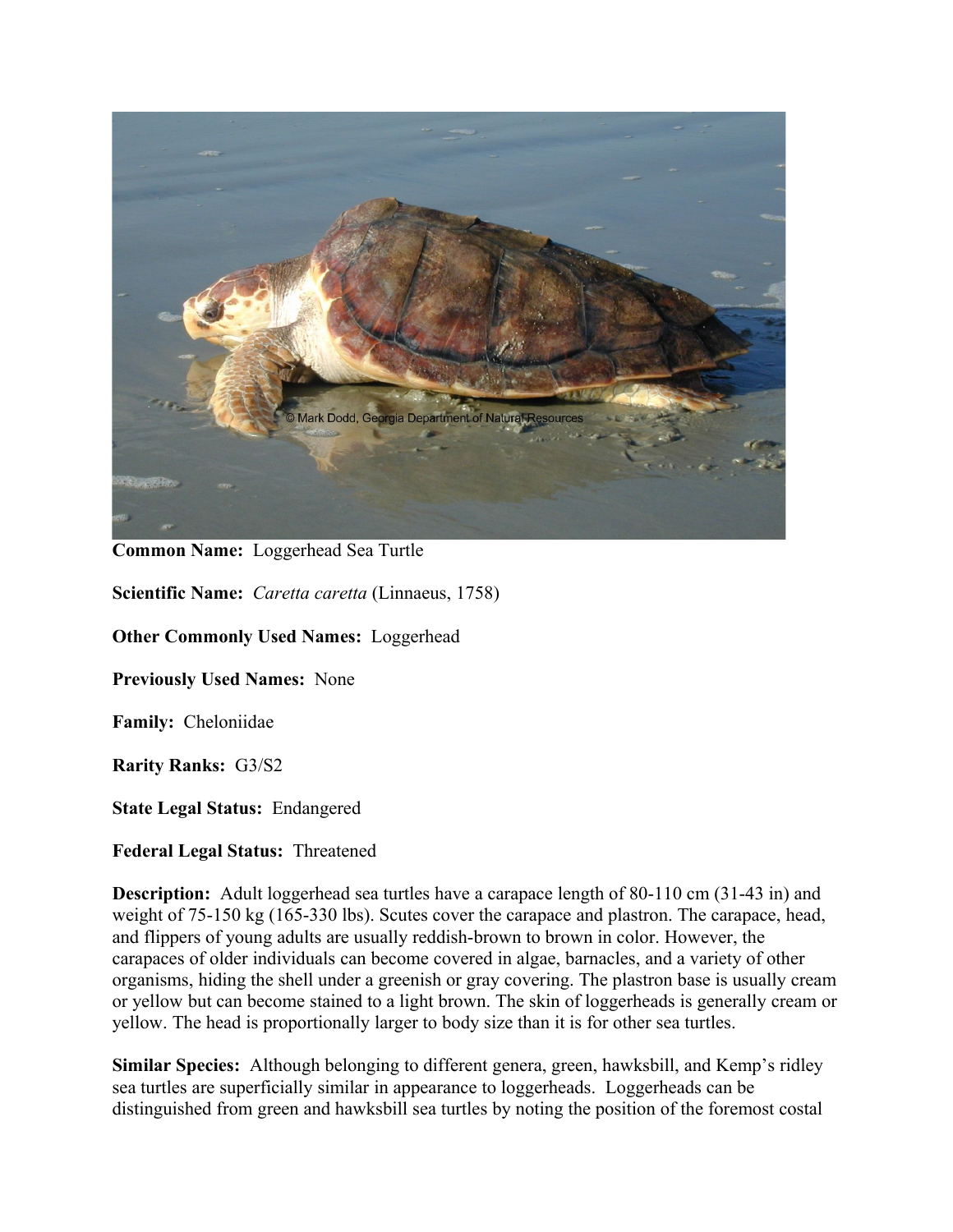scute relative to the nuchal scute: These two scutes touch one another on the loggerhead, but not on the others. Loggerhead sea turtles lack the single, conspicuous pore on each bridge scute that Kemp's Ridley sea turtles possess. The reddish brown color, presence of epibota (barnacles and other encrusting organisms) on the carapace, and the relatively enlarged head are additional characters that help in distinguishing loggerheads from other marine turtles.

**Habitat:** In early life stages, from hatchlings to 10-12 years of age, loggerheads are believed to maintain a pelagic existence, living in association with rafts of sargassum weed and drifting with the main oceanic currents. Habitat use by loggerheads on the Georgia coast is poorly understood. Loggerheads are found throughout the marine and estuarine waters of Georgia during the warm months of spring, summer, and fall. They have been observed swimming or basking on the surface as far as the Gulf Stream, 104 km (62.4 mi) offshore, and are seen regularly as close as the creeks and tidal rivers of Georgia's extensive saltmarshes. Loggerheads are Georgia's primary nesting sea turtle, laying eggs on the beaches of every barrier island during the summer nesting season. The loggerheads that breed here have been identified genetically as part of a distinct breeding cohort that includes the turtles that nest in North Carolina, South Carolina, and North Florida south to Cape Canaveral.

Diet: A wide variety of organisms from sponges to fish, including whelks, moon snails, blue crabs, spider crabs and calico crabs. Hatchlings & juveniles consume insects and other small, marine invertebrates.

**Life History:** Nesting begins in early May and continues through mid-August in Georgia. When they nest for the first time, female loggerheads are usually at least 90 cm (35 in) curved carapace length and average about 100 cm (39 in). Age at first nesting is thought to be somewhere between 20 and 30 years for North Atlantic loggerheads. Longevity is not known. Loggerheads emerge at night, digging nests above the high water line or up into the dune face. They lay 50- 170 eggs, with an average of approximately 120 per nest. Hatching occurs after approximately 60 days of incubation, beginning in mid-July and continuing through early October. Hatchlings leave the nests at night and crawl to the ocean. Female loggerheads do not generally nest every year but return to nest during every second or third season. Individuals average four nesting attempts for each season they nest. Few loggerheads under 50 cm (20 in) curved carapace length have been found in Georgia; more than 40 percent are 60-70 cm (24-28 in). Loggerheads in this size range are thought to have left the pelagic existence and settled into a coastal bottom-feeding lifestyle.

**Range:** Loggerheads are found in the Atlantic, Pacific, and Indian oceans, as well as the Mediterranean.

**Threats:** Mortality of loggerheads attributed to human interaction primarily impacts adults and large juveniles. Commercial fisheries, particularly shrimp trawling, have been identified as the most significant cause of mortality for post-pelagic loggerheads. It is estimated that shrimp trawling killed an estimated 5,000-50,000 loggerheads annually in southeastern U.S. coastal waters before turtle excluder devices (TEDs) became mandatory year-round in 1992. Boat strikes are responsible for approximately 15 percent of known loggerhead mortalities in Georgia. Natural predation on eggs and hatchlings can be very high (approaching 100 percent) on some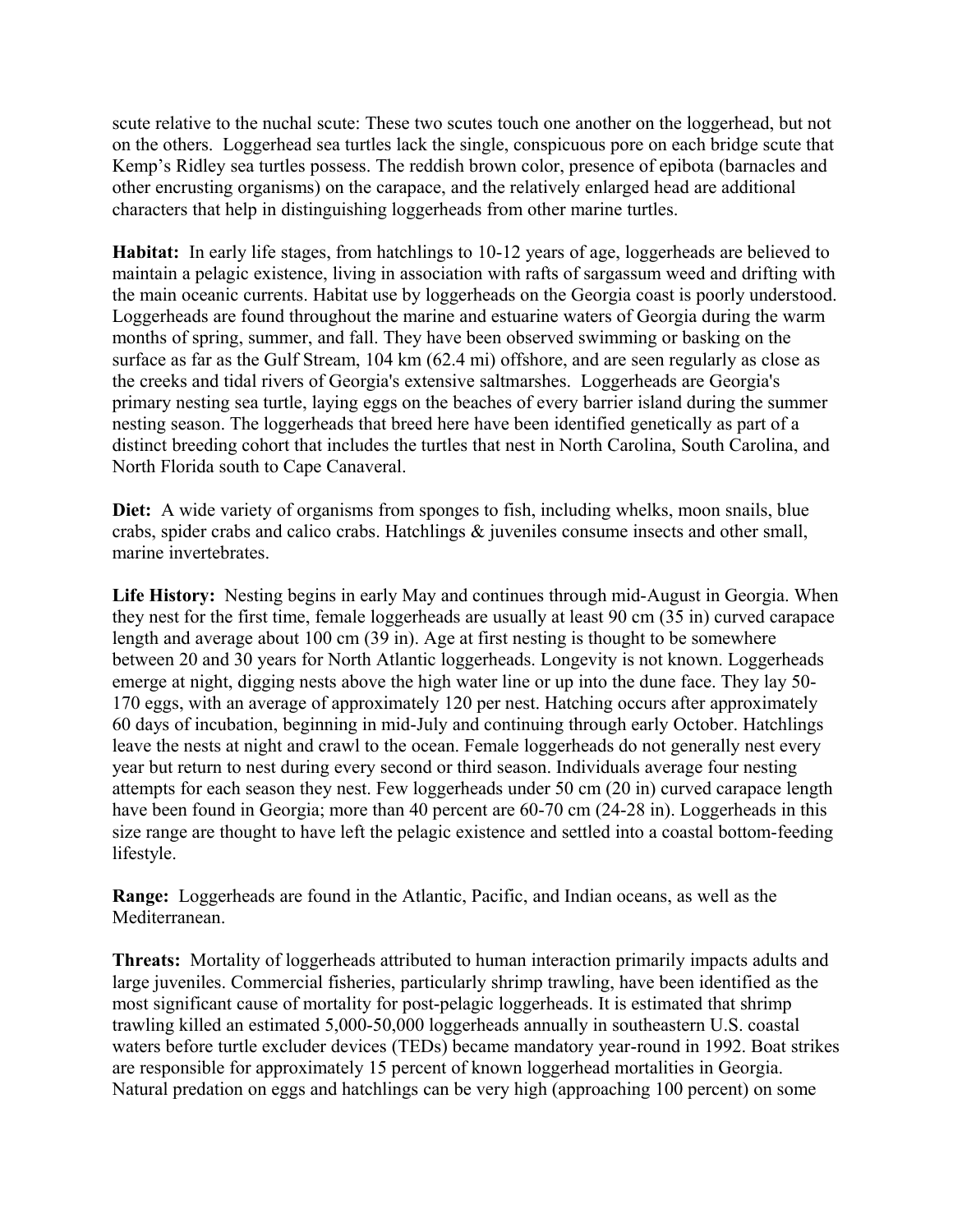beaches that lack nest protection programs. In Georgia, raccoons and ghost crabs can destroy entire loggerhead nests by direct consumption or by opening a nest cavity and exposing eggs to secondary predation or septic conditions. Prior to intense management efforts, feral hogs on Ossabaw, St. Catherines, Little Cumberland, and Cumberland islands have historically had devastating affects on the reproductive success of loggerheads on those islands.

**Georgia Conservation Status:** Conservation lands harboring loggerhead sea turtle nesting beaches include Little Tybee Island Natural Area, Wassaw Island National Wildlife Refuge, Ossabaw Island Heritage Preserve, Blackbeard Island National Wildlife Refuge, Sapelo Island Wildlife Management Area, Wolf Island National Wildlife Refuge, Jekyll Island State Park, and Cumberland Island National Seashore.

**Conservation and Management Recommendations:** The Nongame Conservation Section coordinates two coast-wide programs for the conservation of sea turtles. The nesting program is a cooperative effort between the Georgia DNR, federal coastal management entities including the U.S. Fish and Wildlife Service and National Park Service, as well as private foundations. The program is directed at maximizing the reproductive success of loggerheads by ensuring that the highest number of hatchlings reaches the ocean every season. Dawn beach surveys of Georgia's barrier islands record the nests and non-nesting crawls of loggerheads from the previous night's activity. These nest patrols are run during loggerhead nesting season from mid-May through mid-August. Nests are protected from raccoon predation by wire screening and are monitored closely throughout the 60-day incubation period; feral hogs are controlled by trapping and shooting. Hatching success is determined by examining nest contents after the hatchlings have emerged and gone to the ocean. The Georgia Sea Turtle Stranding and Salvage Network is a coast-wide program in cooperation with the National Marine Fisheries Service (NMFS) and includes many of the same individuals and organizations that monitor loggerhead nesting, as well as volunteers. Dead or stranded live turtles are reported to the Nongame Conservation Section immediately after they are discovered on the beach. Initial external examinations are made to record any signs of trauma that may have contributed to the turtle's death. Approximately 50 percent of the stranded turtles are examined internally by necropsy to assess the general health of the animal. Trends in sea turtle mortality are documented and reported to the national sea turtle stranding coordinator at NMFS. Cumulative state stranding reports help NMFS determine management needs regionally and nationally. Trends in loggerhead nesting effort are currently the best estimate of the Georgia population of this species. Efforts in loggerhead conservation must be long-term endeavors and include all of the species' life stages.

## **Selected References:**

- Andrews, K. M. and J. I. Richardson. 2008. Loggerhead Sea Turtle *Caretta caretta*. Pp. 444-446 *in* Jensen, J. B., C. D. Camp, J. W. Gibbons, and M. J. Elliott (eds.). Amphibians and Reptiles of Georgia. University of Georgia Press, Athens, GA. 575 pp.
- Bowen, B. W., J. C. Avise, J. I. Richardson, A. B. Meylan, D. Margaritoulis, S. R. Hopkins-Murphy. 1993. Population structure of loggerhead turtles (*Caretta caretta*) in the northwestern Atlantic Ocean and Mediterranean Sea. Conserv. Biol. 7:834-844.